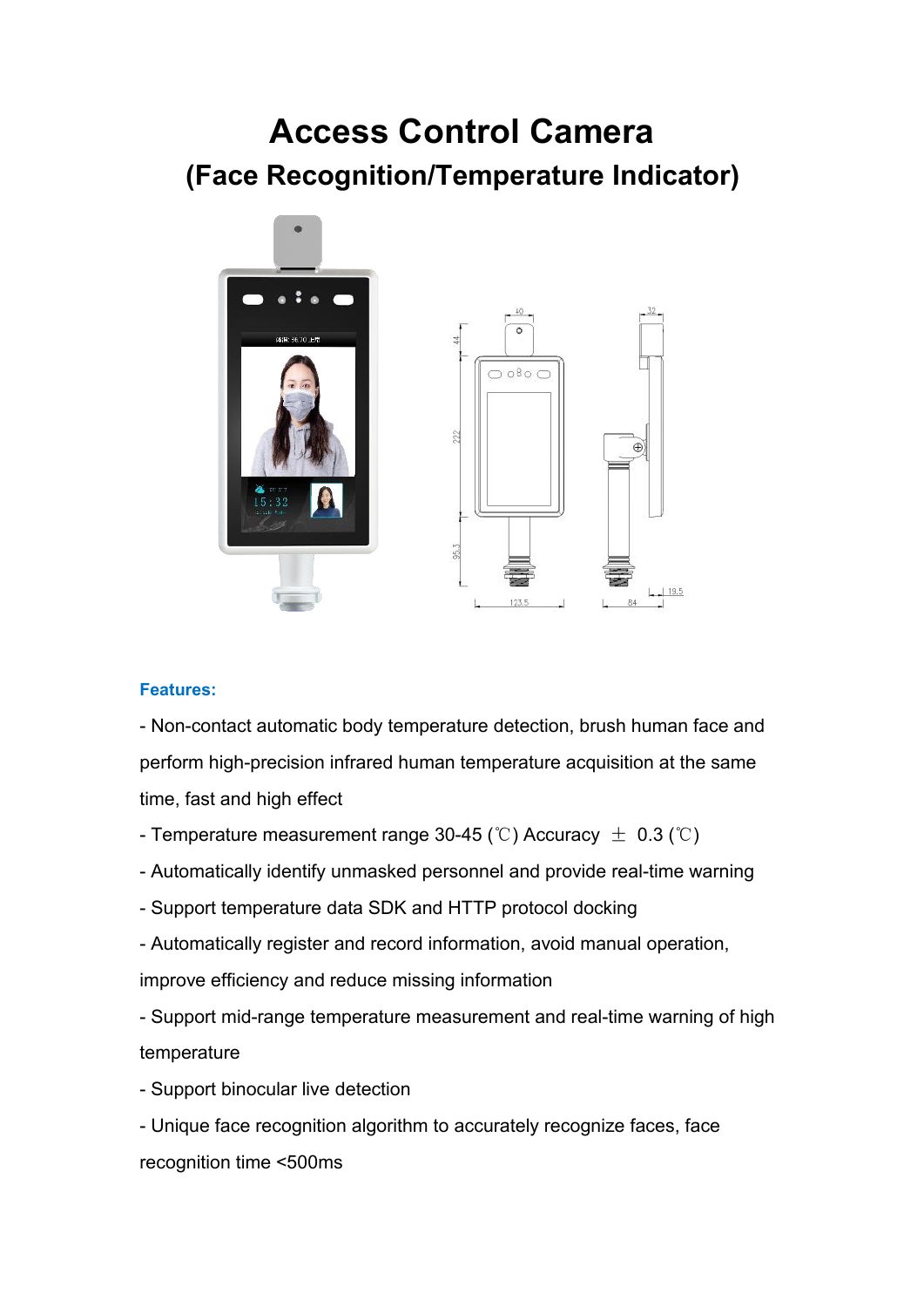- Support human motion tracking exposure in strong backlight environment, support machine vision optical wide dynamic  $\geq 80$ dB

- Adopt Linux operating system for better system stability

- Rich interface protocols, support SDK and HTTP protocols under multiple platforms such as Windows / Linux

- 7-inch IPS HD display

- IP34 rated dust and water resistant

- MTBF> 50000 H

- Support 22400 face comparison library and 100,000 face recognition records

- Support one Wiegand input or Wiegand output

- Supports fog through, 3D noise reduction, strong light suppression, electronic image stabilization, and has multiple white balance modes, suitable for various fields

Scene demand

- Support electronic voice broadcast (normal human body temperature or super high alarm, face recognition verification results)

## **Specification:**

| Model                    | iHM42-2T07-T2-EN                            |
|--------------------------|---------------------------------------------|
| <b>Hardware</b>          |                                             |
| Chipset                  | Hi3516DV300                                 |
| System                   | Linux operation system                      |
| <b>RAM</b>               | 8G EMMC                                     |
| Image sensor             | 1/2.7" CMOS                                 |
| Lens                     | 4.5 <sub>mm</sub>                           |
| <b>Camera Parameters</b> |                                             |
| Camera                   | Binocular camera supports live detection    |
| Effective pixel          | 2Mega pixel, 1920*1080                      |
| Min. lux                 | Color 0.01Lux @F1.2(ICR);B/W 0.001Lux @F1.2 |
| <b>SNR</b>               | $\geq$ 50db(AGC OFF)                        |
| <b>WDR</b>               | $\geq 80$ db                                |
| <b>Face Recognition</b>  |                                             |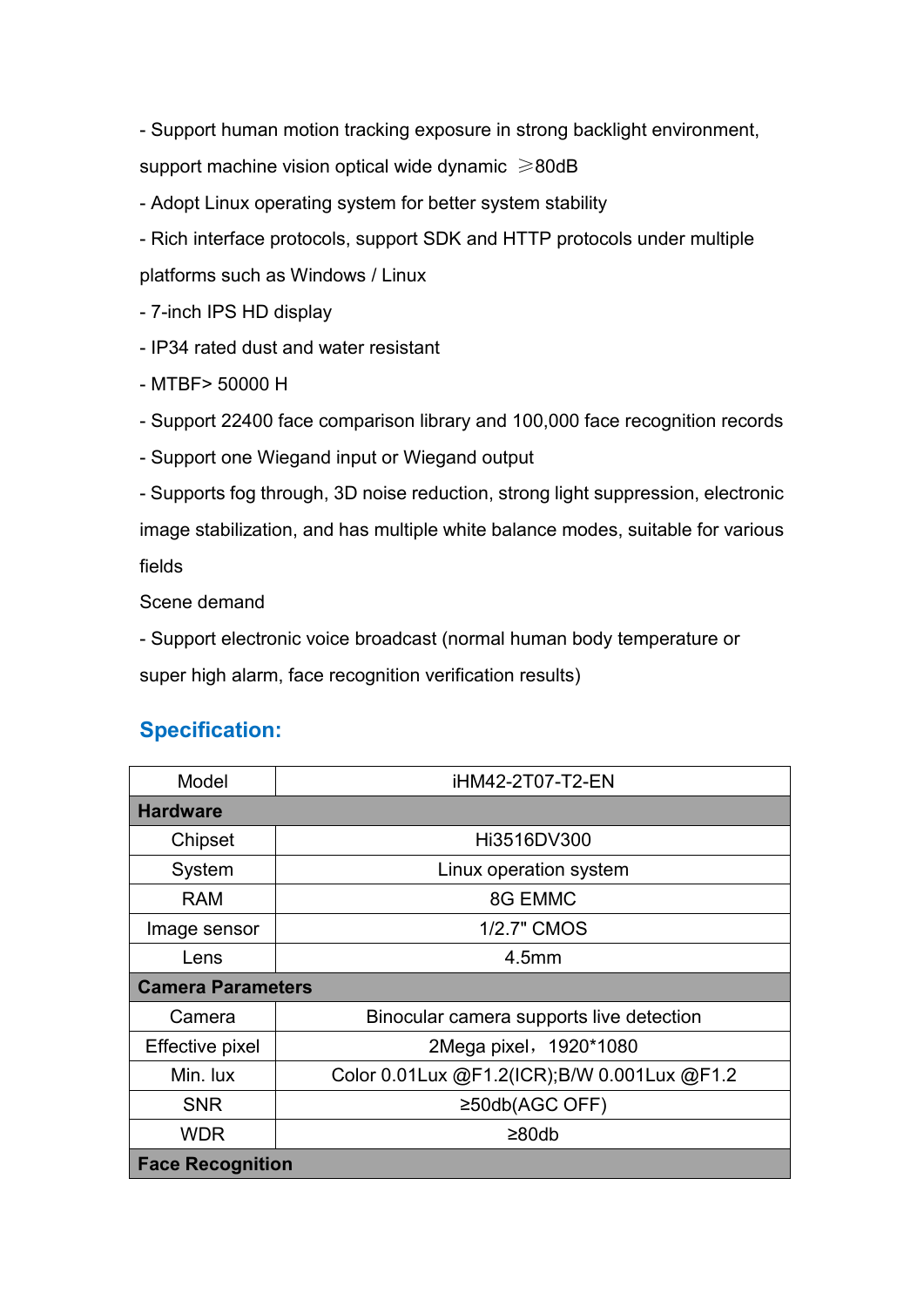| Height                 | 1.2-2.2 M, angle adjustable                   |
|------------------------|-----------------------------------------------|
| <b>Distance</b>        | 0.5-2 Meters                                  |
| View angle             | Vertical ±40 degree                           |
| Reco. Time             | $<$ 500ms                                     |
| <b>Temperature</b>     |                                               |
| Range                  | 30-45 (°C)                                    |
| Accuracy               | $±0.3$ (°C)                                   |
| <b>Distance</b>        | $0.3 - 0.8$ m                                 |
| Response time          | $<$ 300ms                                     |
| <b>Interface</b>       |                                               |
| Internet<br>interface  | RJ45 10M/100M Ethernet                        |
| Weigand port           | Support input/output 26 and 34                |
| Alarm output           | 1channel relay output                         |
| USB port               | 1USB port (Can be connected to ID identifier) |
| <b>General</b>         |                                               |
| Power input            | <b>DC 12V/3A</b>                              |
| Power<br>consumption   | 20W(MAX)                                      |
| Working<br>temperature | $0^{\circ}$ C ~ +50 $^{\circ}$ C              |
| Humidity               | $5{\sim}90\%$ , no condense                   |
| <b>Dimension</b>       | 123.5(W) * 84(H) *361.3(L)mm                  |
| Weight                 | 2.1 kg                                        |
| Column<br>aperture     | $27$ mm                                       |

## **Precautions:**

- The temperature measuring device should be used in a room with a room temperature between 10 ℃ -35 ℃. Do not install the temperature measuring device under the vent, and ensure that there is no heating source within 3 meters;

- Personnel entering the room from a cold outdoor environment will affect the temperature measurement accuracy. The forehead temperature test should be performed after the forehead is unobstructed for three minutes and the temperature is stable;